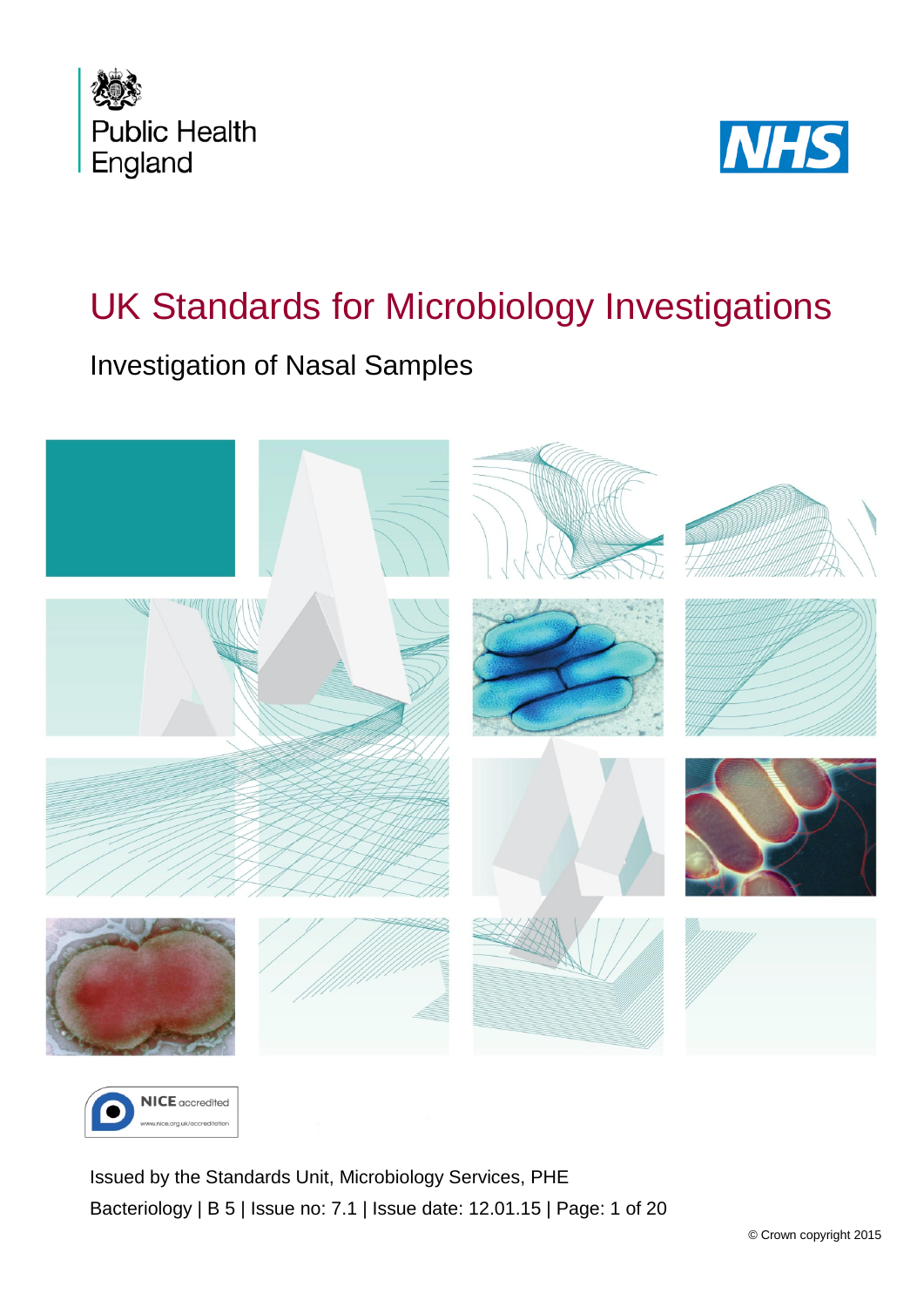# **Acknowledgments**

UK Standards for Microbiology Investigations (SMIs) are developed under the auspices of Public Health England (PHE) working in partnership with the National Health Service (NHS), Public Health Wales and with the professional organisations whose logos are displayed below and listed on the website [https://www.gov.uk/uk](https://www.gov.uk/uk-standards-for-microbiology-investigations-smi-quality-and-consistency-in-clinical-laboratories)[standards-for-microbiology-investigations-smi-quality-and-consistency-in-clinical](https://www.gov.uk/uk-standards-for-microbiology-investigations-smi-quality-and-consistency-in-clinical-laboratories)[laboratories.](https://www.gov.uk/uk-standards-for-microbiology-investigations-smi-quality-and-consistency-in-clinical-laboratories) SMIs are developed, reviewed and revised by various working groups which are overseen by a steering committee (see [https://www.gov.uk/government/groups/standards-for-microbiology-investigations](https://www.gov.uk/government/groups/standards-for-microbiology-investigations-steering-committee)[steering-committee\)](https://www.gov.uk/government/groups/standards-for-microbiology-investigations-steering-committee).

The contributions of many individuals in clinical, specialist and reference laboratories who have provided information and comments during the development of this document are acknowledged. We are grateful to the Medical Editors for editing the medical content.

For further information please contact us at:

Standards Unit Microbiology Services Public Health England 61 Colindale Avenue London NW9 5EQ

E-mail: [standards@phe.gov.uk](mailto:standards@phe.gov.uk)

Website: [https://www.gov.uk/uk-standards-for-microbiology-investigations-smi-quality](https://www.gov.uk/uk-standards-for-microbiology-investigations-smi-quality-and-consistency-in-clinical-laboratories)[and-consistency-in-clinical-laboratories](https://www.gov.uk/uk-standards-for-microbiology-investigations-smi-quality-and-consistency-in-clinical-laboratories)

UK Standards for Microbiology Investigations are produced in association with:



Logos correct at time of publishing.

Bacteriology | B 5 | Issue no: 7.1 | Issue date: 12.01.15 | Page: 2 of 20 UK Standards for Microbiology Investigations | Issued by the Standards Unit, Public Health England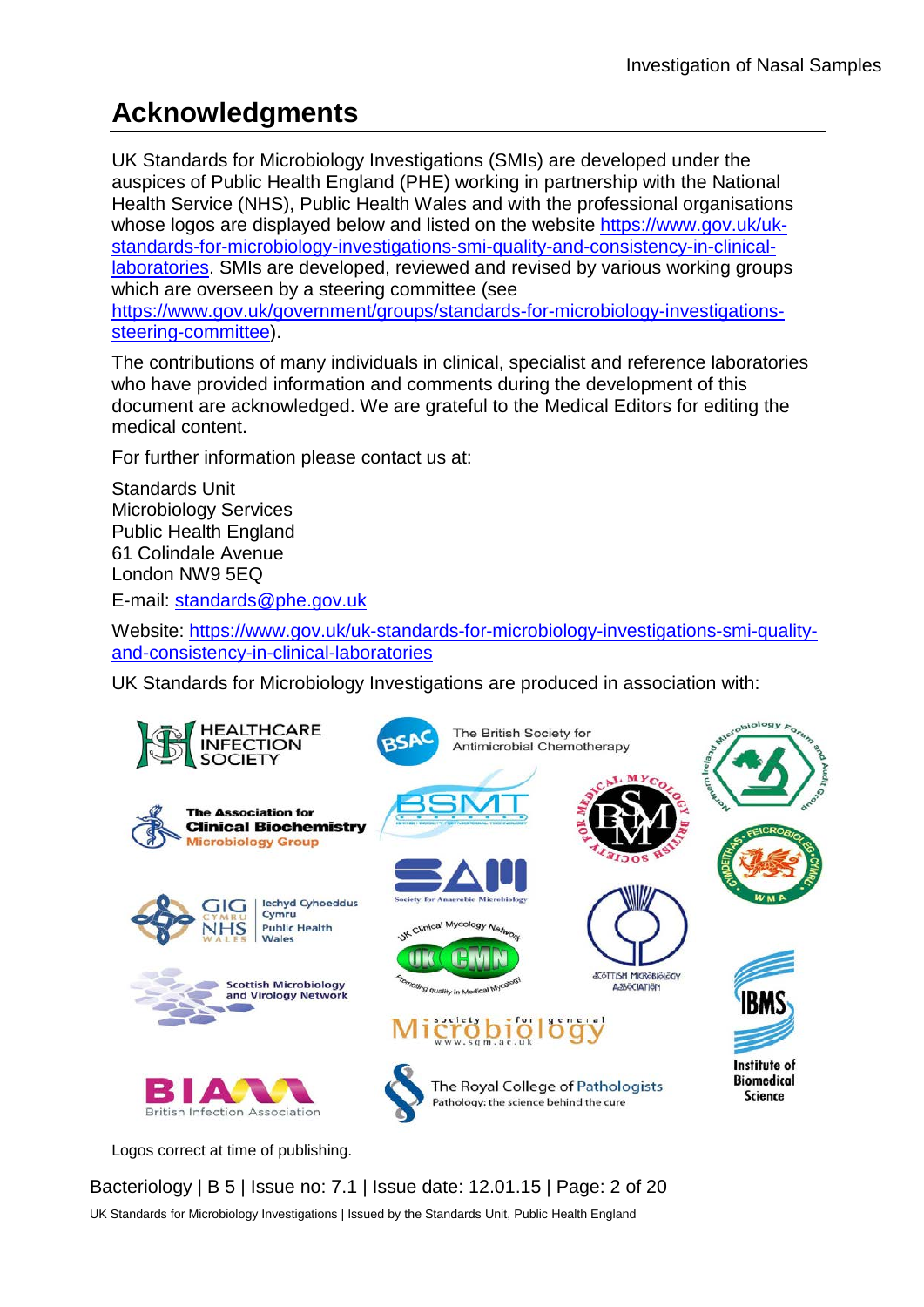### **Contents**

| 1            |                                                   |  |  |  |  |
|--------------|---------------------------------------------------|--|--|--|--|
| $\mathbf{2}$ |                                                   |  |  |  |  |
| 3            |                                                   |  |  |  |  |
| 4            |                                                   |  |  |  |  |
| 5            |                                                   |  |  |  |  |
| 6            | NOTIFICATION TO PHE OR EQUIVALENT IN THE DEVOLVED |  |  |  |  |
|              |                                                   |  |  |  |  |
|              |                                                   |  |  |  |  |



NICE has accredited the process used by Public Health England to produce Standards for Microbiology Investigations. Accreditation is valid for 5 years from July 2011. More information on accreditation can be viewed at www.nice.org.uk/accreditation.

For full details on our accreditation visit: www.nice.org.uk/accreditation.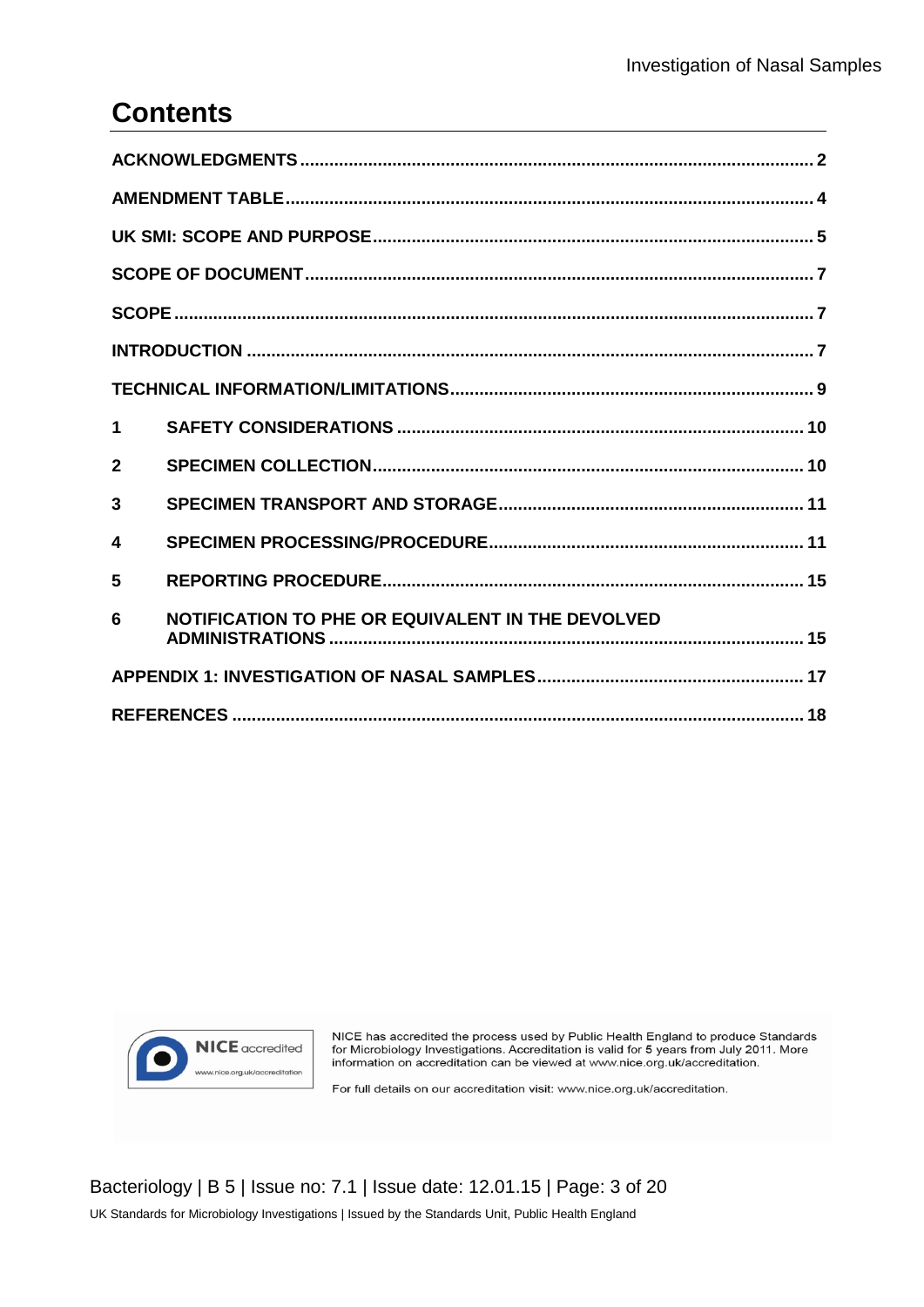# **Amendment Table**

Each SMI method has an individual record of amendments. The current amendments are listed on this page. The amendment history is available from [standards@phe.gov.uk.](mailto:standards@phe.gov.uk)

New or revised documents should be controlled within the laboratory in accordance with the local quality management system.

| Amendment No/Date.         | 11/12.01.15           |
|----------------------------|-----------------------|
| Issue no. discarded.       |                       |
| I Insert Issue no.         | 7.1                   |
| <b>Section(s) involved</b> | <b>Amendment</b>      |
| Appendix 1.                | Typing error amended. |

| Amendment No/Date.   | 10/29.12.14                                                                                                                                                                     |  |  |  |  |
|----------------------|---------------------------------------------------------------------------------------------------------------------------------------------------------------------------------|--|--|--|--|
| Issue no. discarded. | 6.3                                                                                                                                                                             |  |  |  |  |
| Insert Issue no.     | $\overline{7}$                                                                                                                                                                  |  |  |  |  |
| Section(s) involved  | <b>Amendment</b>                                                                                                                                                                |  |  |  |  |
| Whole document.      | Hyperlinks updated to gov.uk.                                                                                                                                                   |  |  |  |  |
| Page 2.              | Updated logos added.                                                                                                                                                            |  |  |  |  |
| Whole document.      | The documents $B_5$ – Investigation of nose swabs<br>and B 19 – Investigation of sinus aspirates have<br>been merged to create a new $B_5$ – Investigation<br>of nasal samples. |  |  |  |  |
| Types of specimen.   | Has been expanded to meet new title needs.                                                                                                                                      |  |  |  |  |
| Introduction.        | Rewritten to include more information on nasal<br>infections.                                                                                                                   |  |  |  |  |
| Flowchart.           | Redesigned to reflect the Specimen table.                                                                                                                                       |  |  |  |  |
| References.          | Reviewed and updated were necessary.                                                                                                                                            |  |  |  |  |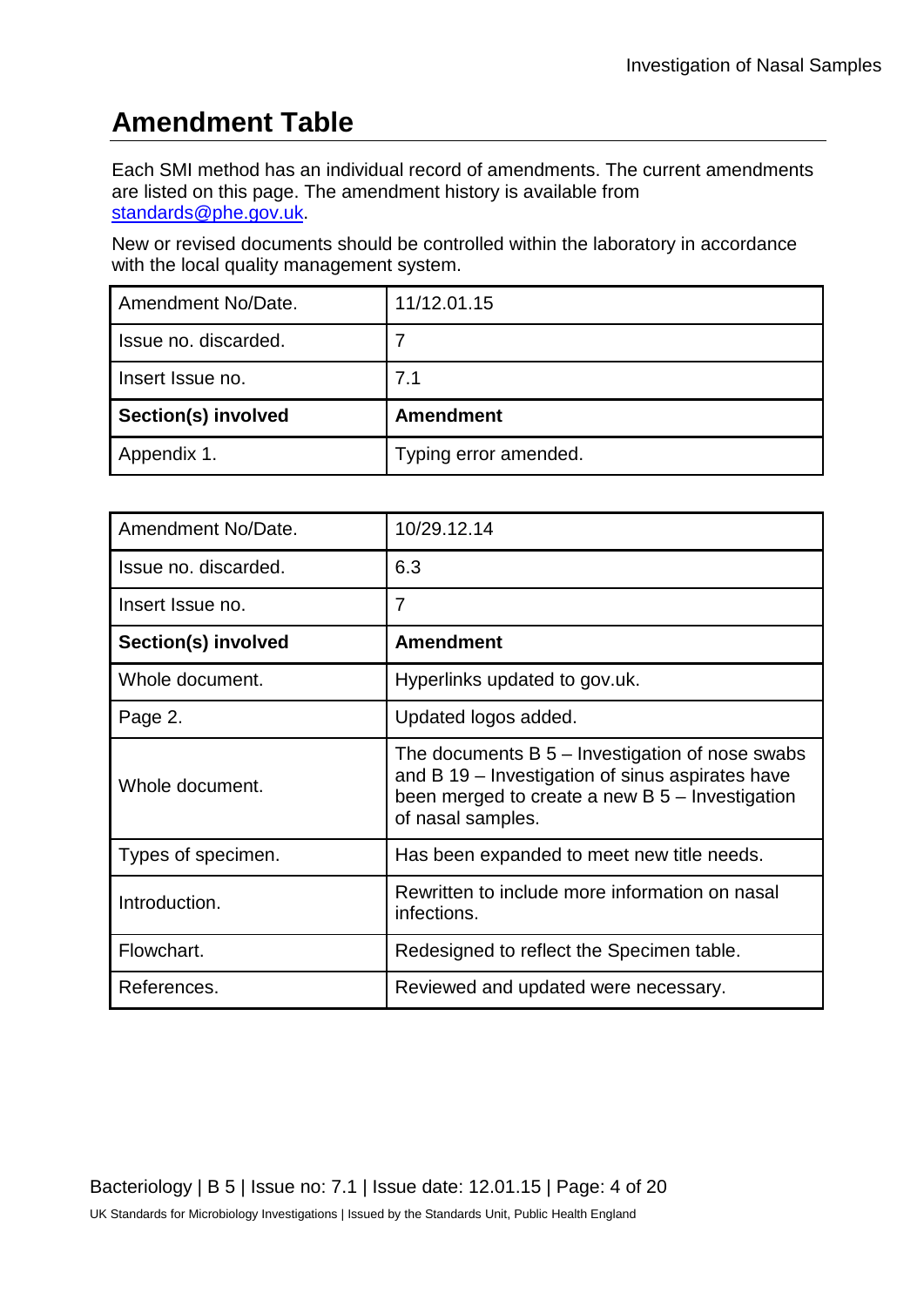# **UK SMI**[#](#page-0-0) **: Scope and Purpose**

#### **Users of SMIs**

Primarily, SMIs are intended as a general resource for practising professionals operating in the field of laboratory medicine and infection specialties in the UK. SMIs also provide clinicians with information about the available test repertoire and the standard of laboratory services they should expect for the investigation of infection in their patients, as well as providing information that aids the electronic ordering of appropriate tests. The documents also provide commissioners of healthcare services with the appropriateness and standard of microbiology investigations they should be seeking as part of the clinical and public health care package for their population.

#### **Background to SMIs**

SMIs comprise a collection of recommended algorithms and procedures covering all stages of the investigative process in microbiology from the pre-analytical (clinical syndrome) stage to the analytical (laboratory testing) and post analytical (result interpretation and reporting) stages. Syndromic algorithms are supported by more detailed documents containing advice on the investigation of specific diseases and infections. Guidance notes cover the clinical background, differential diagnosis, and appropriate investigation of particular clinical conditions. Quality guidance notes describe laboratory processes which underpin quality, for example assay validation.

Standardisation of the diagnostic process through the application of SMIs helps to assure the equivalence of investigation strategies in different laboratories across the UK and is essential for public health surveillance, research and development activities.

#### **Equal Partnership Working**

SMIs are developed in equal partnership with PHE, NHS, Royal College of Pathologists and professional societies. The list of participating societies may be found at [https://www.gov.uk/uk-standards-for-microbiology-investigations-smi-quality](https://www.gov.uk/uk-standards-for-microbiology-investigations-smi-quality-and-consistency-in-clinical-laboratories)[and-consistency-in-clinical-laboratories.](https://www.gov.uk/uk-standards-for-microbiology-investigations-smi-quality-and-consistency-in-clinical-laboratories) Inclusion of a logo in an SMI indicates participation of the society in equal partnership and support for the objectives and process of preparing SMIs. Nominees of professional societies are members of the Steering Committee and Working Groups which develop SMIs. The views of nominees cannot be rigorously representative of the members of their nominating organisations nor the corporate views of their organisations. Nominees act as a conduit for two way reporting and dialogue. Representative views are sought through the consultation process. SMIs are developed, reviewed and updated through a wide consultation process.

#### **Quality Assurance**

 $\overline{a}$ 

NICE has accredited the process used by the SMI Working Groups to produce SMIs. The accreditation is applicable to all guidance produced since October 2009. The process for the development of SMIs is certified to ISO 9001:2008. SMIs represent a

Bacteriology | B 5 | Issue no: 7.1 | Issue date: 12.01.15 | Page: 5 of 20

<sup>#</sup> Microbiology is used as a generic term to include the two GMC-recognised specialties of Medical Microbiology (which includes Bacteriology, Mycology and Parasitology) and Medical Virology.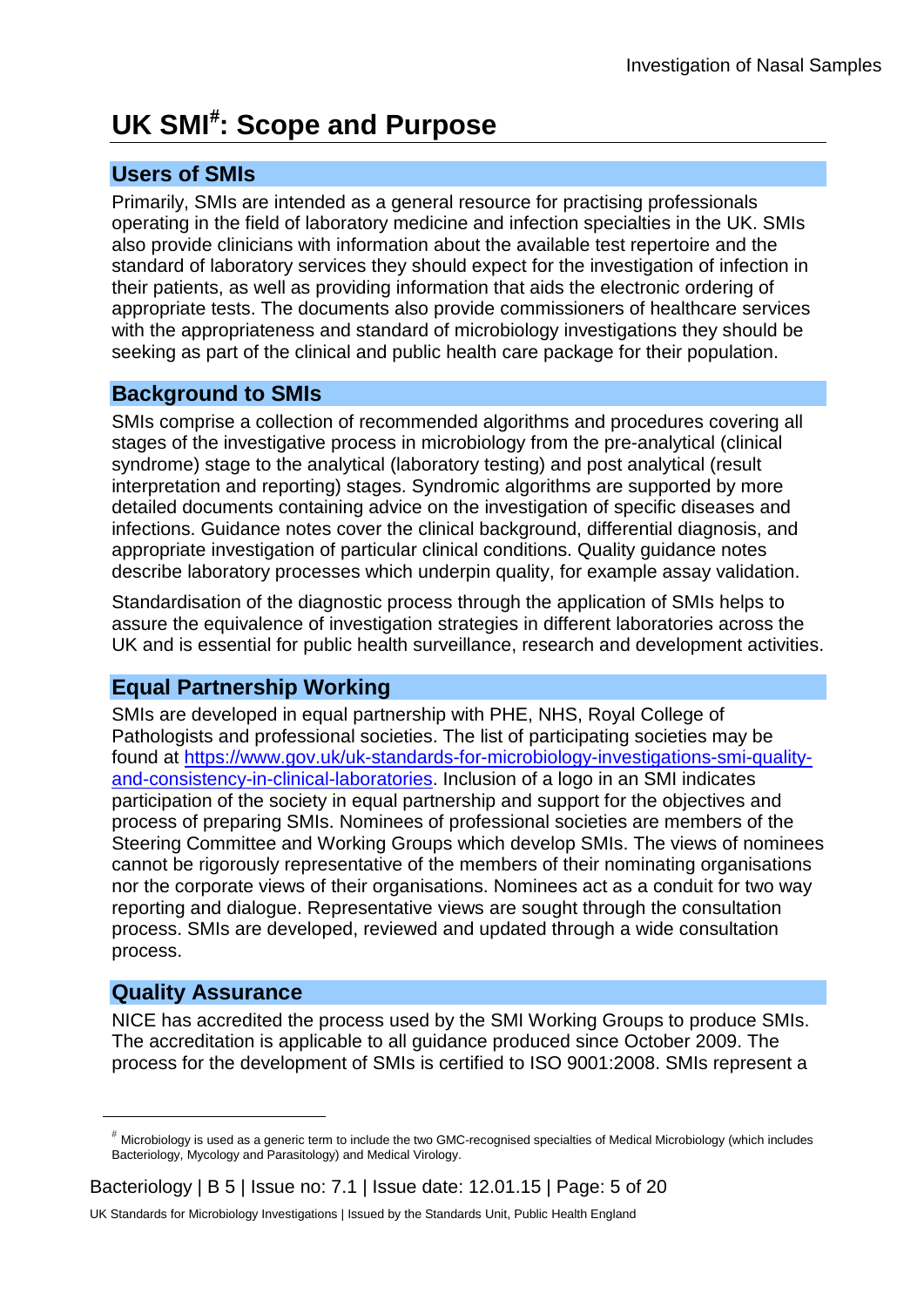good standard of practice to which all clinical and public health microbiology laboratories in the UK are expected to work. SMIs are NICE accredited and represent neither minimum standards of practice nor the highest level of complex laboratory investigation possible. In using SMIs, laboratories should take account of local requirements and undertake additional investigations where appropriate. SMIs help laboratories to meet accreditation requirements by promoting high quality practices which are auditable. SMIs also provide a reference point for method development. The performance of SMIs depends on competent staff and appropriate quality reagents and equipment. Laboratories should ensure that all commercial and in-house tests have been validated and shown to be fit for purpose. Laboratories should participate in external quality assessment schemes and undertake relevant internal quality control procedures.

#### **Patient and Public Involvement**

The SMI Working Groups are committed to patient and public involvement in the development of SMIs. By involving the public, health professionals, scientists and voluntary organisations the resulting SMI will be robust and meet the needs of the user. An opportunity is given to members of the public to contribute to consultations through our open access website.

#### **Information Governance and Equality**

PHE is a Caldicott compliant organisation. It seeks to take every possible precaution to prevent unauthorised disclosure of patient details and to ensure that patient-related records are kept under secure conditions. The development of SMIs are subject to PHE Equality objectives [https://www.gov.uk/government/organisations/public-health](https://www.gov.uk/government/organisations/public-health-england/about/equality-and-diversity)[england/about/equality-and-diversity.](https://www.gov.uk/government/organisations/public-health-england/about/equality-and-diversity)

The SMI Working Groups are committed to achieving the equality objectives by effective consultation with members of the public, partners, stakeholders and specialist interest groups.

### **Legal Statement**

Whilst every care has been taken in the preparation of SMIs, PHE and any supporting organisation, shall, to the greatest extent possible under any applicable law, exclude liability for all losses, costs, claims, damages or expenses arising out of or connected with the use of an SMI or any information contained therein. If alterations are made to an SMI, it must be made clear where and by whom such changes have been made.

The evidence base and microbial taxonomy for the SMI is as complete as possible at the time of issue. Any omissions and new material will be considered at the next review. These standards can only be superseded by revisions of the standard, legislative action, or by NICE accredited guidance.

SMIs are Crown copyright which should be acknowledged where appropriate.

### **Suggested Citation for this Document**

Public Health England. (2015). Investigation of Nasal Samples. UK Standards for Microbiology Investigations. B 5 Issue 7.1. [https://www.gov.uk/uk-standards-for](https://www.gov.uk/uk-standards-for-microbiology-investigations-smi-quality-and-consistency-in-clinical-laboratories)[microbiology-investigations-smi-quality-and-consistency-in-clinical-laboratories](https://www.gov.uk/uk-standards-for-microbiology-investigations-smi-quality-and-consistency-in-clinical-laboratories)

Bacteriology | B 5 | Issue no: 7.1 | Issue date: 12.01.15 | Page: 6 of 20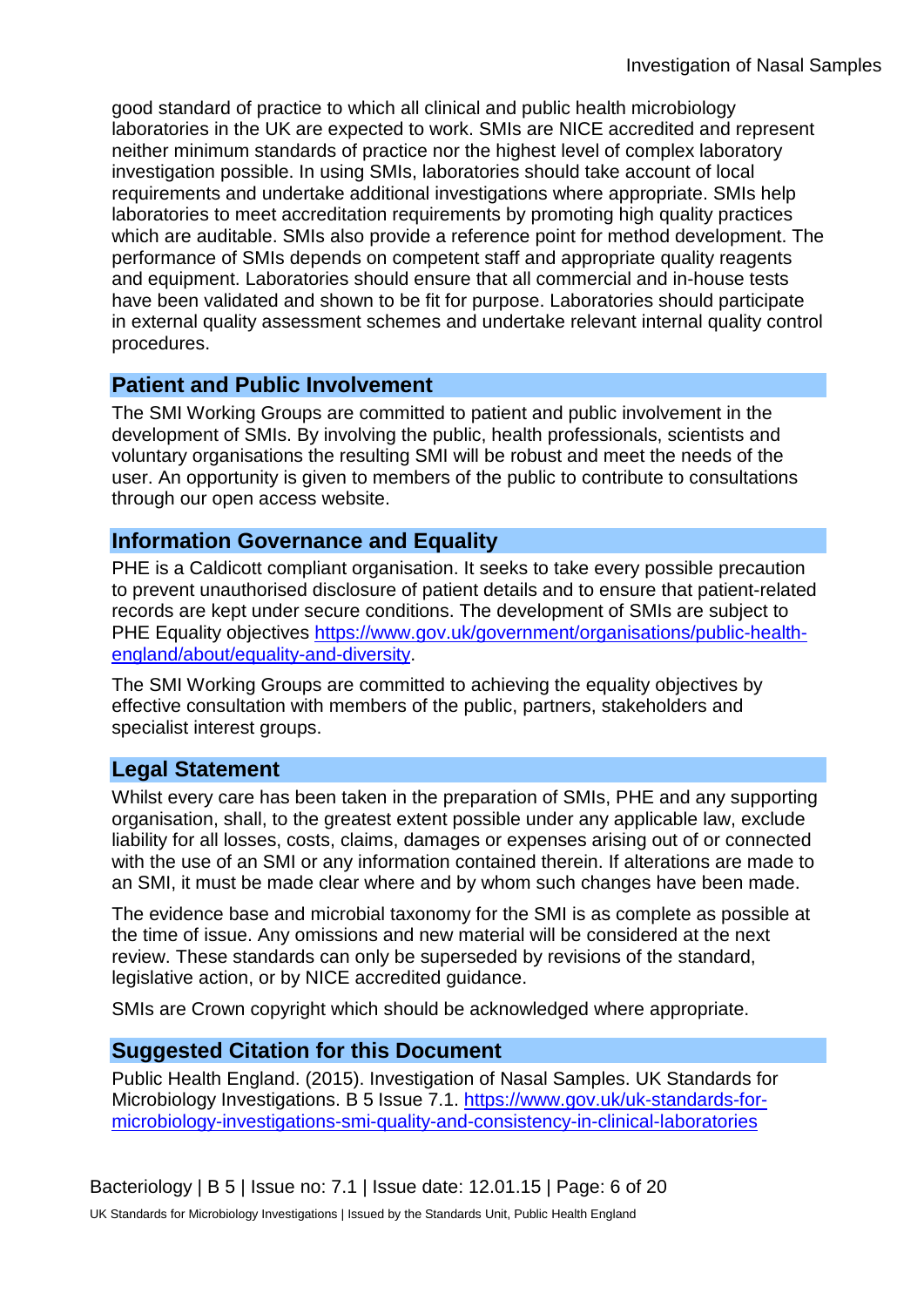# **Scope of Document**

### **Type of Specimen**

Nose swab, antral washout, sinus aspirate and sinus washout

# **Scope**

This SMI describes the examination of sinus aspirate and associated specimens for the detection and recovery of the organisms that cause the various forms of sinusitis and nose infections. The document does not cover viral causes or allergic and toxin origins.

This SMI should be used in conjunction with other SMIs.

# **Introduction**

### **Nasal Carriage**

Nose swabs may be used to investigate carriage of Lancefield group A streptococcus and Meticillin Resistant *Staphylococcus aureus* (MRSA) (B 29 - [Investigation of](https://www.gov.uk/government/collections/standards-for-microbiology-investigations-smi#bacteriology)  [Specimens for Screening for MRSA\)](https://www.gov.uk/government/collections/standards-for-microbiology-investigations-smi#bacteriology). It may also be appropriate to screen for MSSA carriage in certain patient groups such as those pending surgery. For oncology patients it may also be appropriate to screen for *Candida* species.

Nose swabs are not a suitable sample type for the identification of sinusitis and should only be used for carriage detection.

### **Sinusitis**

Sinusitis usually refers to an infection of one or more of the paranasal sinuses; maxillary, ethmoid, frontal and sphenoid<sup>1</sup>. Factors that predispose an individual to sinusitis include impaired mucociliary function, obstruction of the sinus entrance (eg by nasotracheal intubation or by mucosal oedema as a result of viral infection) and defects in the immune system<sup>2</sup>. The sinus cavities are usually sterile or may contain small numbers of bacteria that are continuously removed by the mucociliary system.

Specimens should be obtained by careful aspiration of the sinus cavity avoiding contamination by upper respiratory tract flora and will be collected by an ear, nose and throat surgeon.

### **Acute Sinusitis**

Acute sinusitis can be community or nosocomially acquired. The aetiology of community acquired infections can be viral, bacterial, mixed (viral and bacterial), or occasionally fungal.

Viral upper respiratory tract infection is an important cause of acute sinusitis. Viruses such as rhinoviruses, influenza virus, parainfluenza virus and adenovirus may cause infection (see G 8 - [Respiratory Viruses\)](https://www.gov.uk/government/collections/standards-for-microbiology-investigations-smi#clinical-related-guidance).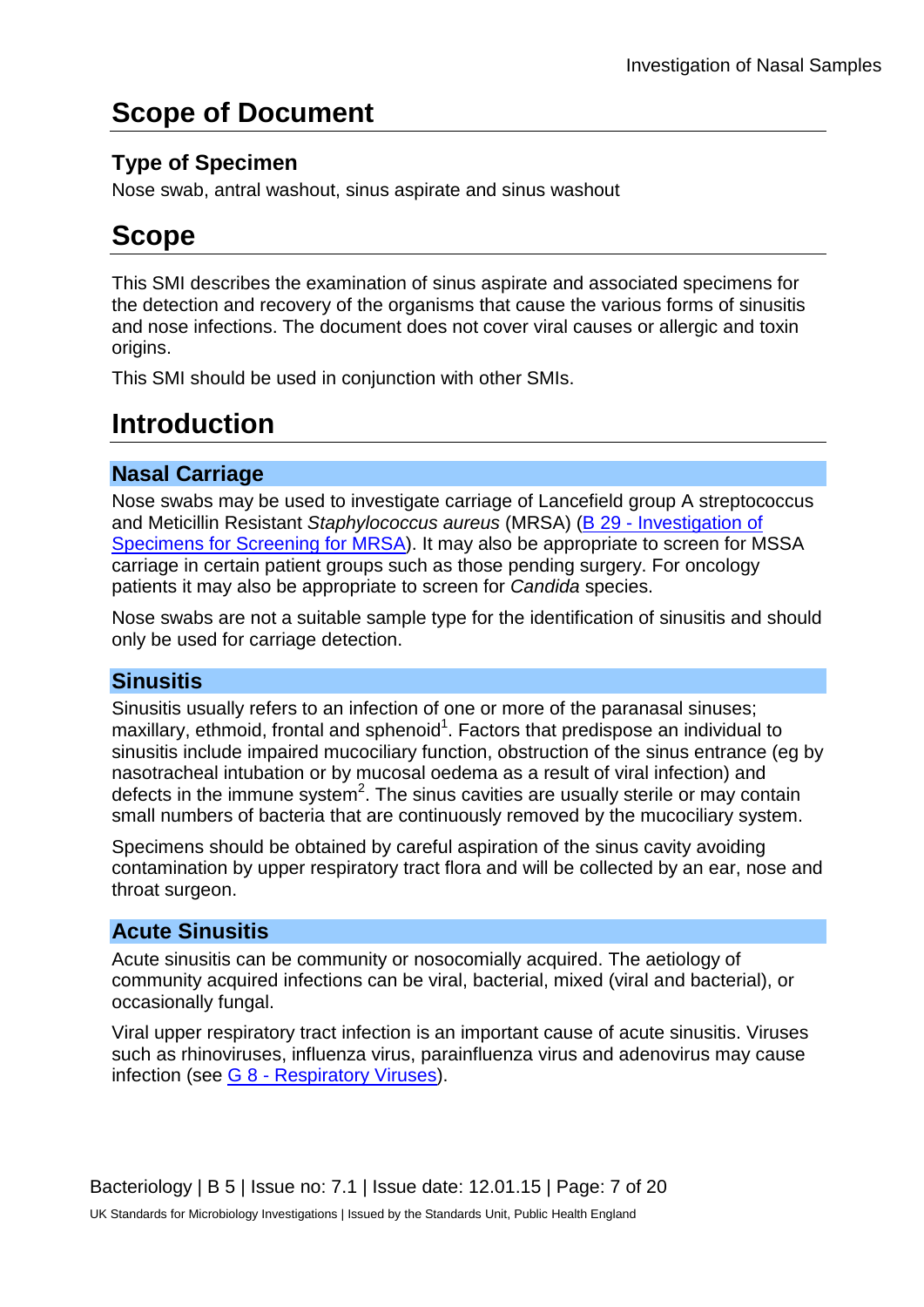#### **Community Sinusitis**

The most common bacteria isolated from cases of acute community acquired sinusitis are *Streptococcus pneumoniae* and non-encapsulated *Haemophilus influenzae*<sup>1</sup> . Other organisms isolated are streptococci of the "anginosus" group (*Streptococcus anginosus, Streptococcus constellatus* and *Streptococcus intermedius*), group A streptococcus, other α-haemolytic streptococci, *Staphylococcus aureus, Moraxella catarrhalis* (which is more prevalent in children than adults) and anaerobic bacteria (which are infrequent in children) $3$ .

#### **Nosocomial Sinusitis**

Nosocomial sinusitis is often a complication of endotracheal intubation and mechanical ventilation and often shows no clinical signs of infection $4$ . The most common bacterial isolates in nosocomial sinusitis are *S. aureus, Pseudomonas aeruginosa, Serratia marcescens, Klebsiella pneumoniae, Enterobacter* species and Proteus mirabilis<sup>5</sup>. The condition is often polymicrobial<sup>6</sup>. Similar pathogens and polymicrobial infections have been identified in children with more anaerobes being  $isolated<sup>7</sup>$ .

Close collaboration among physicians, ENT surgeons, microbiologists and histopathologists is necessary to reach a diagnosis. Superficial swabs are likely to be inadequate; scrapings or biopsy material are most likely to yield the diagnosis.

#### **Chronic Sinusitis**

Chronic sinusitis can be classified as pre or post surgical and may be a feature of some congenital immunodeficiency syndromes and disorders of mucociliary function, although most patients do not have these conditions. Sinus outflow obstruction, eg by nasal polyps, can also lead to chronic sinusitis. Chronic conditions can persist in some patients who have undergone unsuccessful surgery. Organisms isolated include *S. pneumoniae, H. influenzae*, streptococci of the "anginosus" group, *M. catarrhalis, S. aureus, Pseudomonas* species, and anaerobic organisms including *Peptostreptococcus* species, *Propionibacterium* species, *Fusobacterium* species and *Prevotella* species and other anaerobic Gram negative bacteria.

*S. aureus* and anaerobes are recovered from children with severe sinus symptoms requiring surgical intervention, or with protracted sinusitis (lasting over one year) $8$ . Complications can be life-threatening. The most common complication is orbital infection. Intracranial infections are less common, but may cause significant morbidity and mortality. *S. aureus* and anaerobes are the predominant isolates from such cases<sup>8</sup>. Another rare complication is osteomyelitis (see **B 42 - [Investigation of Bone\)](https://www.gov.uk/government/collections/standards-for-microbiology-investigations-smi#bacteriology)**, usually staphylococcal, involving the frontal bone (Pott's puffy tumour).

#### **Fungal Sinusitis**

Fungal infections are usually due to filamentous fungi. Probably the most common causes are *Aspergillus* species (especially *Aspergillus flavus*), *Rhizopus* and *Mucor* species. Several other species have been implicated, including *Sporothrix schenkii and Scedosporium apiospermum* (previously known as *Pseudallescheria boydii*) 9 . In patients who are immunocompromised and hospitalised, filamentous fungi may cause life-threatening infections. Fungal sinusitis in such individuals is usually locally invasive. Bone marrow transplant recipients and patients with neutropenia are at risk of invasive sinusitis caused by Aspergillus species<sup>2</sup>. Patients with diabetic

Bacteriology | B 5 | Issue no: 7.1 | Issue date: 12.01.15 | Page: 8 of 20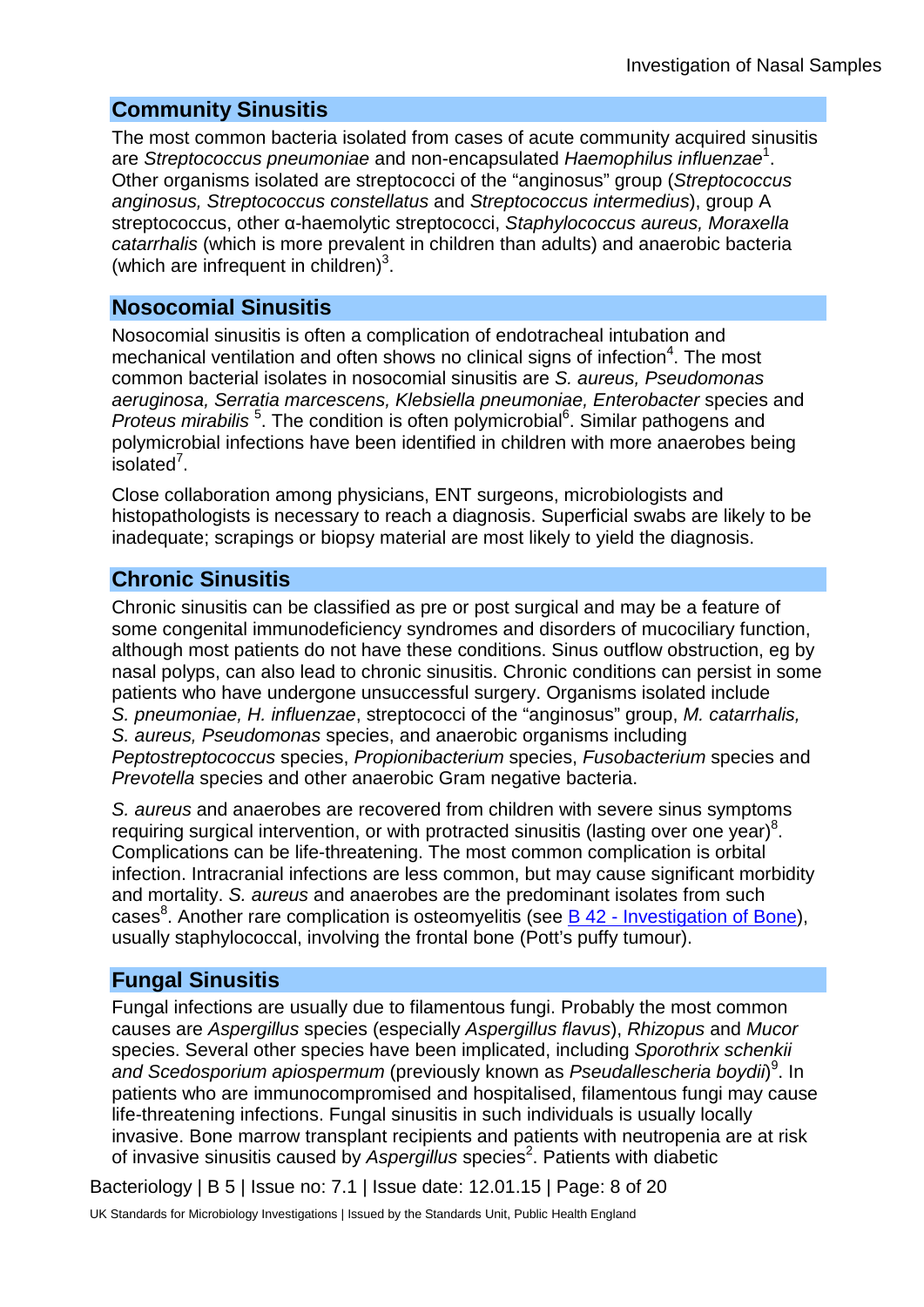ketoacidosis or prolonged neutropenia are at particular risk of rhinocerebral mucormycosis, most commonly caused by *Rhizopus* species (although other fungi are sometimes implicated). Infection spreads directly from the involved sinuses and is to be regarded as a medical emergency. Aggressive surgical debridement is often required in addition to systematic antifungal therapy and treatment of the underlying cause. *Candida* species and *Cryptococcus neoformans* are also causes of infection in patients who are immunocompromised.

Chronic fungal sinusitis in apparently normal hosts is probably more common in the UK than is supposed, and a variety of saprophytic fungi have been isolated. Infection may take the form of a fungus ball in the sinus, allergic fungal sinusitis or, rarely, locally invasive infection which may be confused with Wegener's granulomatosis or squamous cell carcinoma. Examination of tissue rather than pus is important in fungal sinusitis. Close co-operation among the surgeon, microbiologist and histopathologist is also necessary. Community-acquired chronic fungal sinusitis is a relatively common problem in some tropical and subtropical countries, eg in Africa and India, and imported cases may be encountered. The commonest cause overall is *A. flavus*. In some instances invasive disease will develop.

Other fungi should be considered in relation to the country of origin and travel history of the patient.

# **Technical Information/Limitations**

### **Limitations of UK SMIs**

The recommendations made in UK SMIs are based on evidence (eg sensitivity and specificity) where available, expert opinion and pragmatism, with consideration also being given to available resources. Laboratories should take account of local requirements and undertake additional investigations where appropriate. Prior to use, laboratories should ensure that all commercial and in-house tests have been validated and are fit for purpose.

#### **Selective Media in Screening Procedures**

Selective media which does not support the growth of all circulating strains of organisms may be recommended based on the evidence available. A balance therefore must be sought between available evidence, and available resources required if more than one media plate is used.

#### **Specimen Containers10,11**

SMIs use the term "CE marked leak proof container" to describe containers bearing the CE marking used for the collection and transport of clinical specimens. The requirements for specimen containers are given in the EU in vitro Diagnostic Medical Devices Directive (98/79/EC Annex 1 B 2.1) which states: "The design must allow easy handling and, where necessary, reduce as far as possible contamination of, and leakage from, the device during use and, in the case of specimen receptacles, the risk of contamination of the specimen. The manufacturing processes must be appropriate for these purposes".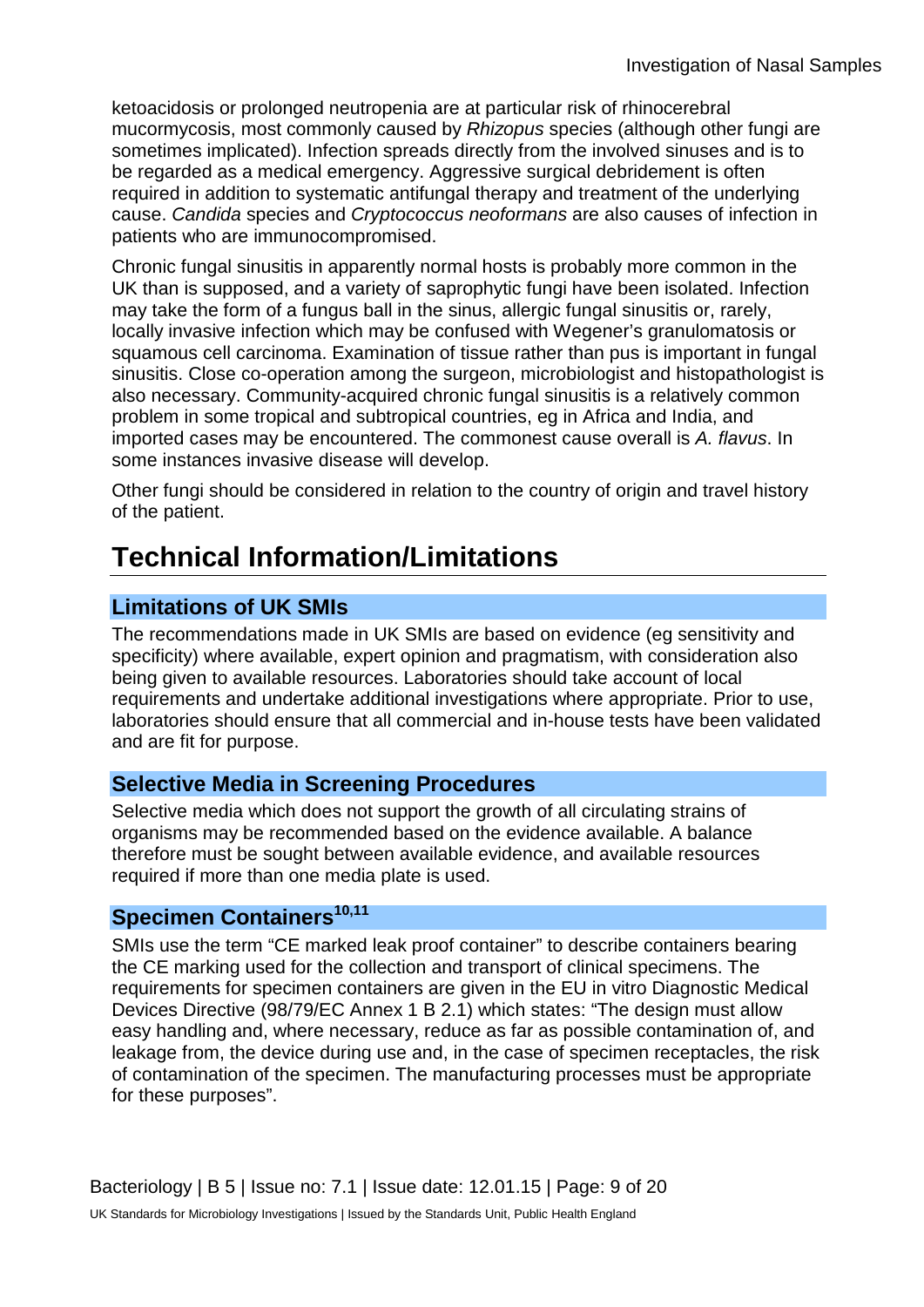# **1 Safety Considerations10-26**

### **1.1 Specimen Collection, Transport and Storage<sup>10-15</sup>**

Use aseptic technique.

Collect specimens in appropriate CE marked leak proof containers and transport in sealed plastic bags.

Collect swabs into appropriate transport medium and transport in sealed plastic bags.

Compliance with postal, transport and storage regulations is essential.

### **1.2 Specimen Processing**<sup>10-26</sup>

The processing of most diagnostic work can be carried out at Containment Level 2.

Where Hazard Group 3 organisms, eg, *Paracoccoides brasiliensis* are suspected, all specimens must be processed in a microbiological safety cabinet under full containment level 3 conditions. Sealed containers such as screw-capped bottles should be used for culture. Plates are not suitable.

Any laboratory procedures that give rise to infectious aerosols must be conducted in a microbiological safety cabinet<sup>18</sup>.

Centrifugation must be carried out in sealed buckets which are subsequently opened in a microbiological safety cabinet.

Specimen containers must also be placed in a suitable holder.

Refer to current guidance on the safe handling of all organisms documented in this SMI.

The above guidance should be supplemented with local COSHH and risk assessments.

### **2 Specimen Collection**

#### **2.1 Type of Specimens**

Nose swab, antral washout, sinus aspirate and sinus washout

#### **2.2 Optimal Time and Method of Collection**<sup>27</sup>

For safety considerations refer to Section 1.1.

Collect specimens before antimicrobial therapy where possible<sup>27</sup>.

Unless otherwise stated, swabs for bacterial and fungal culture should then be placed in appropriate transport medium<sup>28-32</sup>.

Collect specimens other than swabs into appropriate CE marked leak proof containers and place in sealed plastic bags.

The washout or swab specimen will be collected by a specialist ENT surgeon.

### **2.3 Adequate Quantity and Appropriate Number of Specimens<sup>27</sup>**

Ideally, a minimum volume of 1mL for washouts. One swab for other conditions.

Bacteriology | B 5 | Issue no: 7.1 | Issue date: 12.01.15 | Page: 10 of 20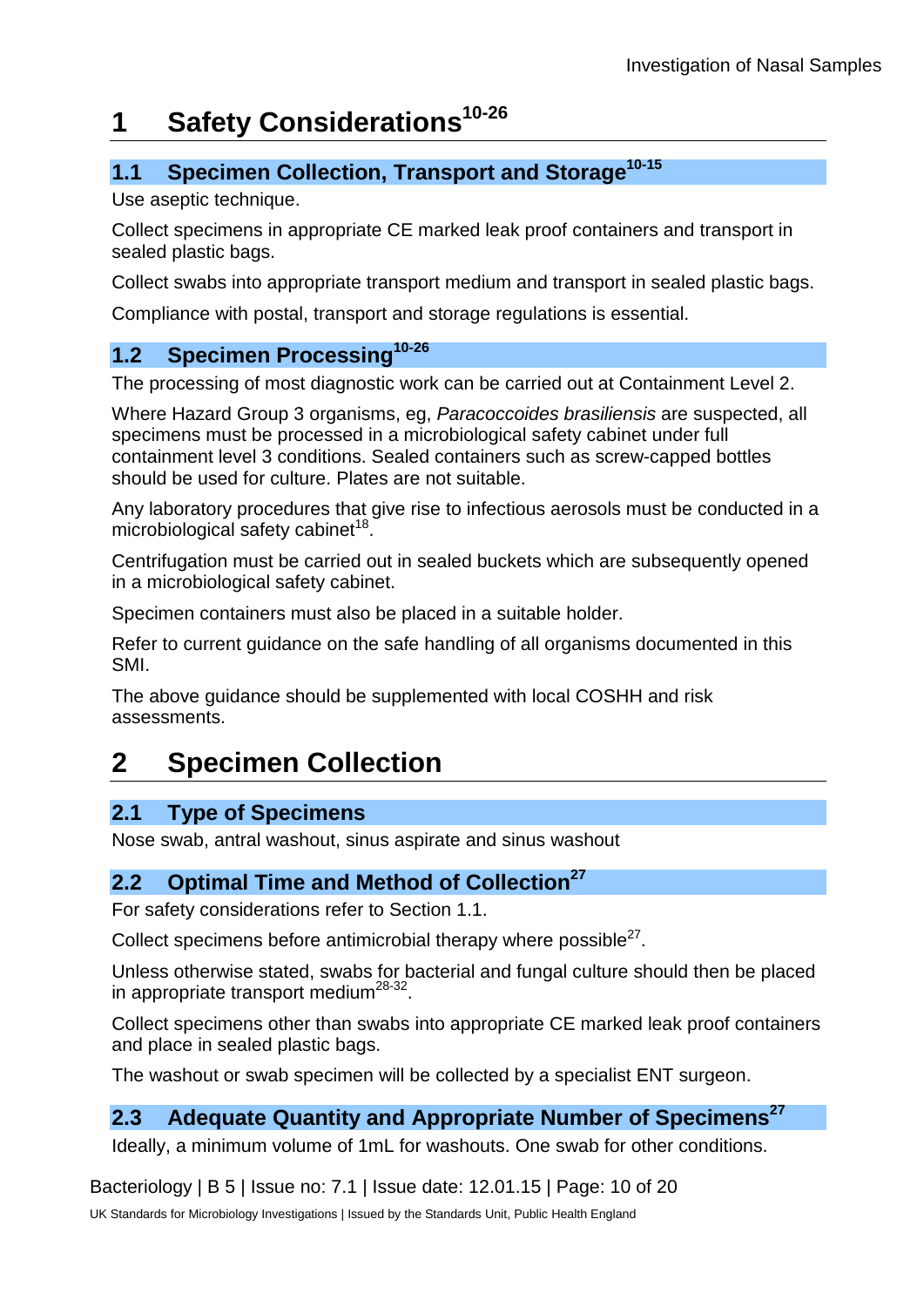Numbers and frequency of specimen collection are dependent on clinical condition of patient.

# **3 Specimen Transport and Storage10,11**

### **3.1 Optimal Transport and Storage Conditions**

For safety considerations refer to Section 1.1.

Specimens should be transported and processed as soon as possible $^{27}$ .

The volume of specimen influences the transport time that is acceptable. Large volumes of purulent material maintain the viability of anaerobes for longer.

The recovery of anaerobes in particular is compromised if the transport time is delayed.

Samples should be kept at room temperature and processed immediately<sup>27</sup>. If processing is delayed, refrigeration is preferable to storage at ambient temperature.

# **4 Specimen Processing/Procedure10,11**

#### **4.1 Test Selection**

Divide specimen on receipt for virology and bacteriology depending on clinical details.

#### **4.2 Appearance**

N/A

#### **4.3 Sample Preparation**

#### **Standard**

Non-mucoid sinus or antral washouts are processed as follows:

- Centrifuge specimen (for antral washouts), unless very mucoid, at 1200 x *g* for 10 minutes
- Discard most of the supernatant, leaving approximately 0.5mL
- Resuspend the centrifuged deposit in the remaining fluid
- Carry out microscopy and culture

Mucoid specimens are processed by digestion as follows:

- Carry out microscopy
- Add equal volume of a 0.1% solution of N-acetyl cysteine to specimen
- Agitate gently for approximately 10 seconds
- Incubation at 35-37°C for 15 minutes followed by gentle agitation for approximately 15 seconds will assist homogenisation
- Inoculate plates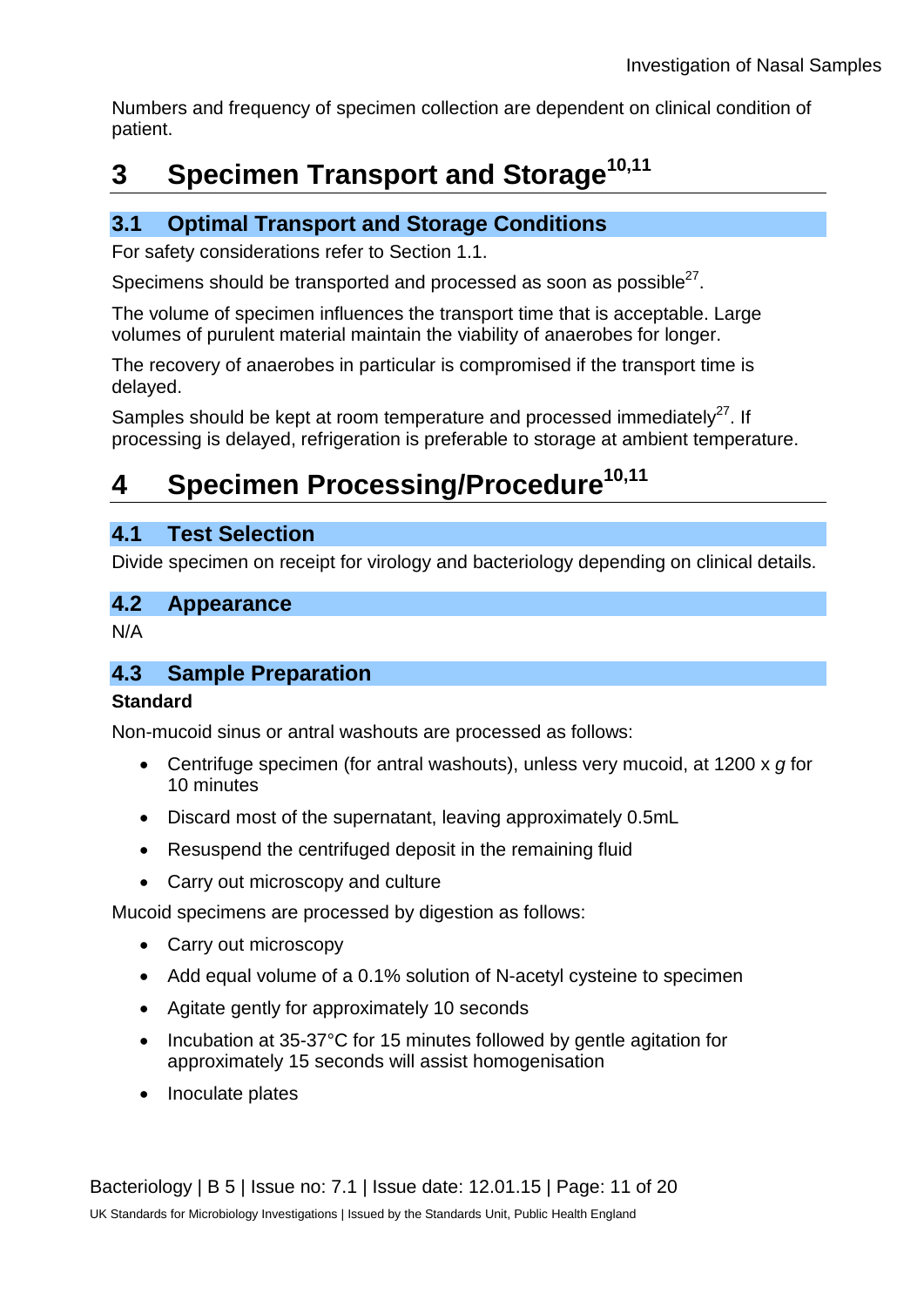#### **4.4 Microscopy**

Refer to TP 39 - [Staining Procedures.](https://www.gov.uk/government/collections/standards-for-microbiology-investigations-smi#test-procedures)

#### **4.4.1 Standard**

#### **For mucoid specimens**

Using a sterile loop select the most purulent or blood-stained portion of specimen and make a thin smear on a clean microscope slide for Gram staining.

#### **For non-mucoid specimens**

Using a sterile pipette place one drop of centrifuged deposit (see Section 4.5.1) or neat specimen on to a clean microscope slide. Spread this with a sterile loop to make a thin smear for Gram staining.

**Note:** If fungal infection is suspected or seen in the Gram stain carry out the supplementary.

#### **4.4.2 Supplementary**

Using a sterile pipette place one drop of centrifuged deposit (see Section 4.5.1) or neat specimen on a clean microscope slide.

Examine at x10 magnification using calcofluor white or blankophor white staining for fungal hyphae (see TP 39 – [Staining Procedures\)](https://www.gov.uk/government/collections/standards-for-microbiology-investigations-smi#test-procedures).

#### **4.5 Culture and Investigation**

Using a sterile loop inoculate each agar plate with centrifuged deposit (see [Q 5 -](https://www.gov.uk/government/collections/standards-for-microbiology-investigations-smi#quality-related-guidance) [Inoculation of Culture Media](https://www.gov.uk/government/collections/standards-for-microbiology-investigations-smi#quality-related-guidance) for Bacteriology).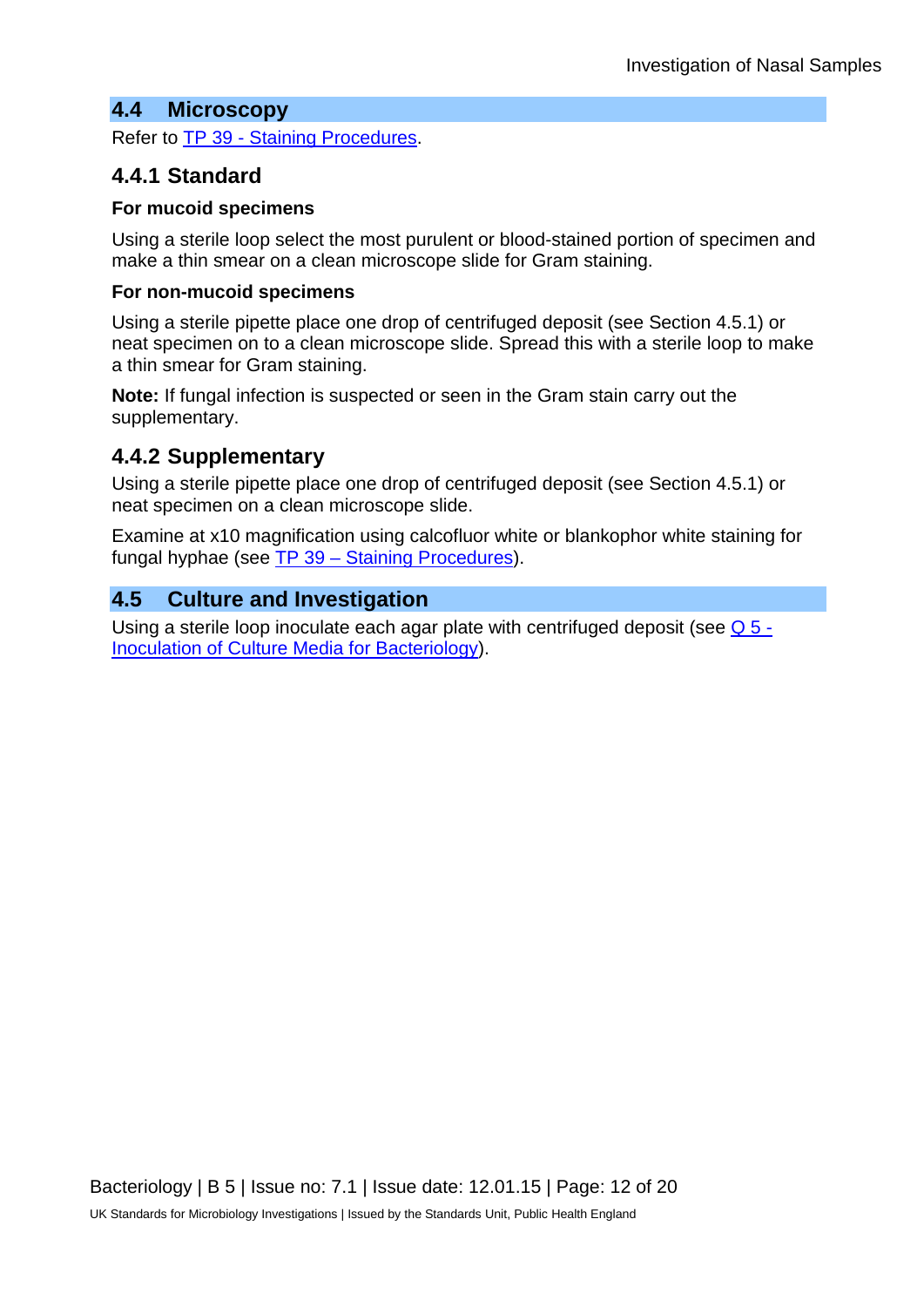### **4.5.1 Culture media, conditions and organisms**

| <b>Clinical</b><br>details/                             | <b>Specimen</b>                                                 | <b>Standard</b><br>media                                                                                | Incubation                  |                          |             | <b>Cultures</b>           | Target organism(s)                                                                                                                                       |
|---------------------------------------------------------|-----------------------------------------------------------------|---------------------------------------------------------------------------------------------------------|-----------------------------|--------------------------|-------------|---------------------------|----------------------------------------------------------------------------------------------------------------------------------------------------------|
| conditions                                              |                                                                 |                                                                                                         | <b>Temp</b><br>$\mathbf{C}$ | <b>Atmos</b>             | <b>Time</b> | read                      |                                                                                                                                                          |
| S. aureus<br>carriage<br>For<br>example<br><b>Boils</b> | Swab                                                            | Blood agar                                                                                              | 35-37                       | 5-10%<br>CO <sub>2</sub> | 16-24hr     | 16hr                      | S. aureus                                                                                                                                                |
| Lancefield<br>group A<br>strep<br>carriage              | Swab                                                            | Blood agar                                                                                              | 35-37                       | 5-10%<br>CO <sub>2</sub> | 16-24hr     | 16hr                      | Lancefield group A<br>streptococcus                                                                                                                      |
| <b>Clinical</b><br>details/                             | <b>Specimen</b>                                                 | <b>Supplementary</b><br>media                                                                           | Incubation                  |                          |             | <b>Cultures</b><br>read   | Target organism(s)                                                                                                                                       |
| conditions                                              |                                                                 |                                                                                                         | <b>Temp</b><br>$\mathbf{C}$ | <b>Atmos</b>             | <b>Time</b> |                           |                                                                                                                                                          |
| Oncology<br>patients                                    | Antral<br>washout,<br>sinus<br>aspirate<br>and sinus<br>washout | Sabaroud plate                                                                                          | 35-37                       | 5-10%<br>CO <sub>2</sub> | 16-24hr     | 40hr                      | Fungi                                                                                                                                                    |
|                                                         | Antral<br>washout,<br>sinus<br>aspirate<br>and sinus<br>washout | Chocolate agar*                                                                                         | 35-37                       | 5-10%<br>CO <sub>2</sub> | 40-48hr     | daily                     | β-haemolytic<br>streptococci<br>Enterobacteriaceae<br>H. influenzae<br>M.catarrhalis<br>Pseudomonads<br>S. aureus<br>S. anginosis group<br>S. pneumoniae |
| <b>Sinusitis</b>                                        | Antral<br>washout,<br>sinus<br>aspirate<br>and sinus<br>washout | Fastidious<br>anaerobe agar<br>with 5µg<br>metronidazole<br>disc                                        | 35-37                       | anaero<br>bic            | $5-7d$      | ≥48hr                     | Fusobacterium<br>species<br>Peptostreptococcus<br>species<br>Propionibacterium<br>species<br>Prevotella species                                          |
|                                                         | Antral<br>washout,<br>sinus<br>aspirate<br>and sinus<br>washout | Sabouraud Agar<br>*may include either a bacitracin 10 unit disc or bacitracin incorporated in the agar. | 30 and<br>35-37             | Air                      | 5 d         | ≥40hr<br>and up to<br>5 d | Fungi                                                                                                                                                    |

### Bacteriology | B 5 | Issue no: 7.1 | Issue date: 12.01.15 | Page: 13 of 20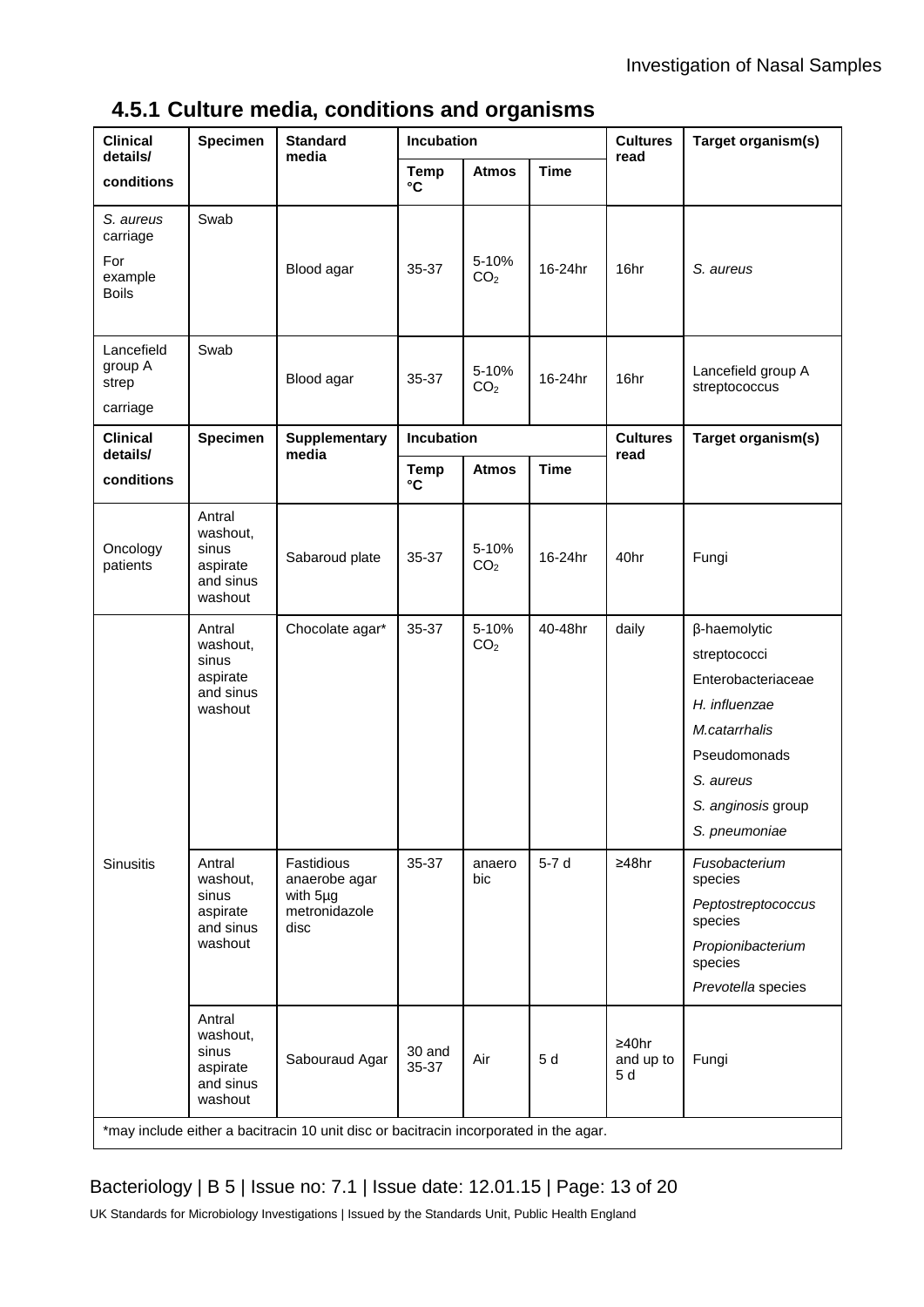If microscopy is suggestive of organisms not listed in target list additional and/or other media may be required.

#### **4.6 Identification**

Refer to individual SMIs for organism identification.

#### **4.6.1 Minimum level of identification in the laboratory**

| <b>Peptostreptococcus species</b> | "anaerobes" level        |  |  |  |  |
|-----------------------------------|--------------------------|--|--|--|--|
| <b>Propionibacterium species</b>  | "anaerobes" level        |  |  |  |  |
| <b>Fusobacterium species</b>      | anaerobes" level         |  |  |  |  |
| <b>Prevotella species</b>         | "anaerobes" level        |  |  |  |  |
| <b>B-haemolytic streptococci</b>  | Lancefield group level   |  |  |  |  |
| Enterobacteriaceae                | species level            |  |  |  |  |
| Fungi                             | genus level              |  |  |  |  |
| H. influenzae                     | species level            |  |  |  |  |
| M. catarrhalis                    | species level            |  |  |  |  |
| <b>Pseudomonas species</b>        | species level            |  |  |  |  |
| S. aureus                         | species level            |  |  |  |  |
| S. anginosus                      | S. anginosus group level |  |  |  |  |
| S. pneumoniae                     | species level            |  |  |  |  |

Organisms may be further identified if this is clinically or epidemiologically indicated.

#### **4.7 Antimicrobial Susceptibility Testing**

Refer to [British Society for Antimicrobial Chemotherapy \(BSAC\)](http://bsac.org.uk/) and/or [EUCAST](http://www.eucast.org/) guidelines. Prudent use of antimicrobials according to local and national protocols is recommended.

#### **4.8 Referral for Outbreak Investigations**

N/A

#### **4.9 Referral to Reference Laboratories**

For information on the tests offered, turnaround times, transport procedure and the other requirements of the reference laboratory [click here for user manuals and request](https://www.gov.uk/specialist-and-reference-microbiology-laboratory-tests-and-services)  [forms.](https://www.gov.uk/specialist-and-reference-microbiology-laboratory-tests-and-services)

Organisms with unusual or unexpected resistance, and whenever there is a laboratory or clinical problem, or anomaly that requires elucidation should be sent to the appropriate reference laboratory.

Contact appropriate devolved national reference laboratory for information on the tests available, turnaround times, transport procedure and any other requirements for sample submission: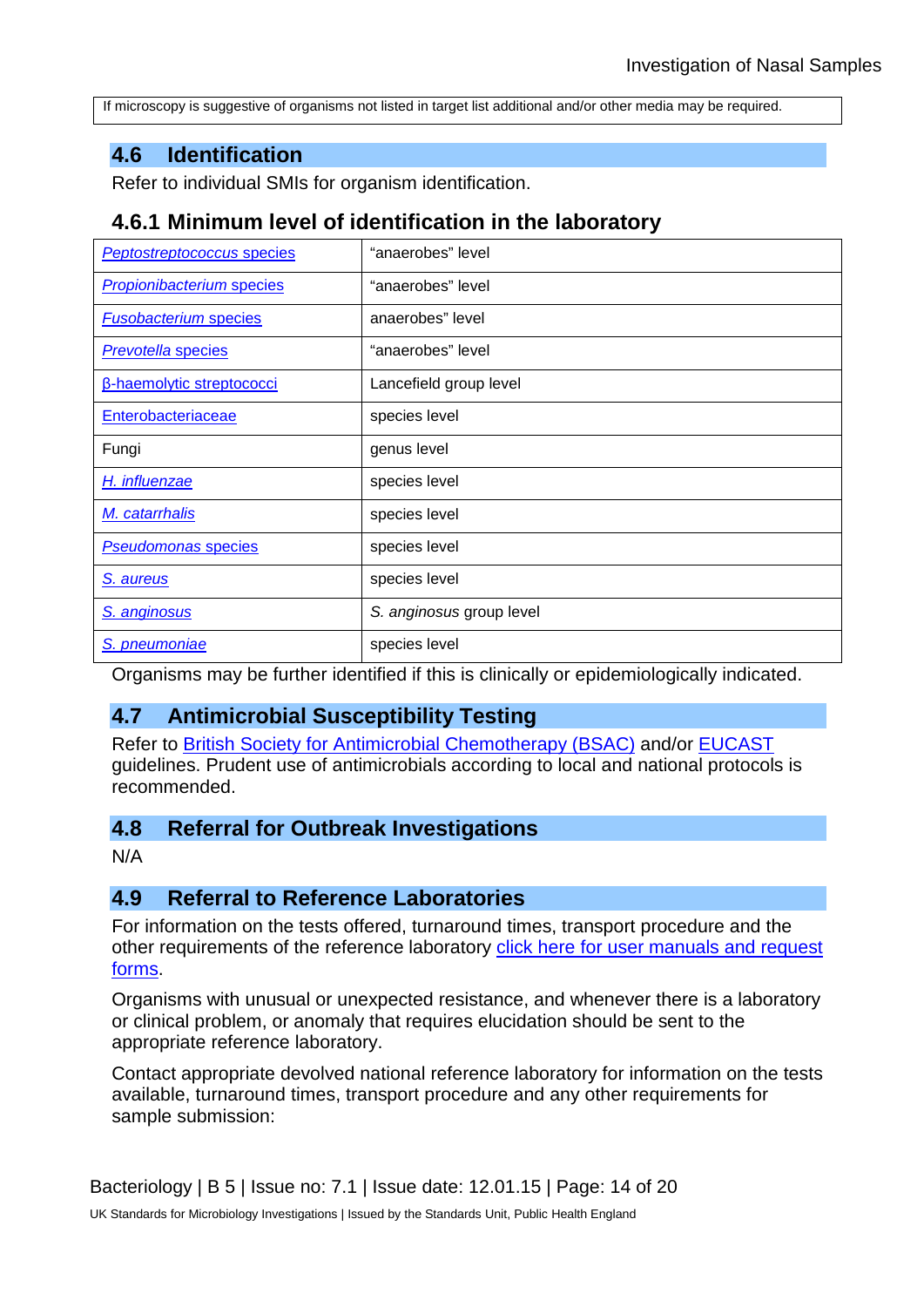England and Wales

[https://www.gov.uk/specialist-and-reference-microbiology-laboratory-tests-and](https://www.gov.uk/specialist-and-reference-microbiology-laboratory-tests-and-services)[services](https://www.gov.uk/specialist-and-reference-microbiology-laboratory-tests-and-services)

**Scotland** 

<http://www.hps.scot.nhs.uk/reflab/index.aspx>

Northern Ireland

<http://www.publichealth.hscni.net/directorate-public-health/health-protection>

### **5 Reporting Procedure**

### **5.1 Microscopy**

Report on WBCs and organisms detected.

Report on fungal hyphae detected.

### **5.1.1 Microscopy reporting time**

Urgent microscopy results to be telephoned or sent electronically when available.

Written report, 16–72hr.

### **5.2 Culture**

Report isolation of clinically significant organisms isolated or

Report other growth, eg, Mixed upper respiratory tract flora or

Report absence of growth.

Also, report results of supplementary investigations.

### **5.2.1 Culture reporting time**

Clinically urgent culture results to be telephoned or sent electronically when available.

Written report, 16–72hr stating, if appropriate, that a further report will be issued.

Supplementary investigations see appropriate SMIs.

### **5.3 Antimicrobial Susceptibility Testing**

Report susceptibilities as clinically indicated. Prudent use of antimicrobials according to local and national protocols is recommended.

# **6 Notification to PHE33,34 or Equivalent in the Devolved Administrations35-38**

The Health Protection (Notification) regulations 2010 require diagnostic laboratories to notify Public Health England (PHE) when they identify the causative agents that are listed in Schedule 2 of the Regulations. Notifications must be provided in writing, on paper or electronically, within seven days. Urgent cases should be notified orally and as soon as possible, recommended within 24 hours. These should be followed up by written notification within seven days.

Bacteriology | B 5 | Issue no: 7.1 | Issue date: 12.01.15 | Page: 15 of 20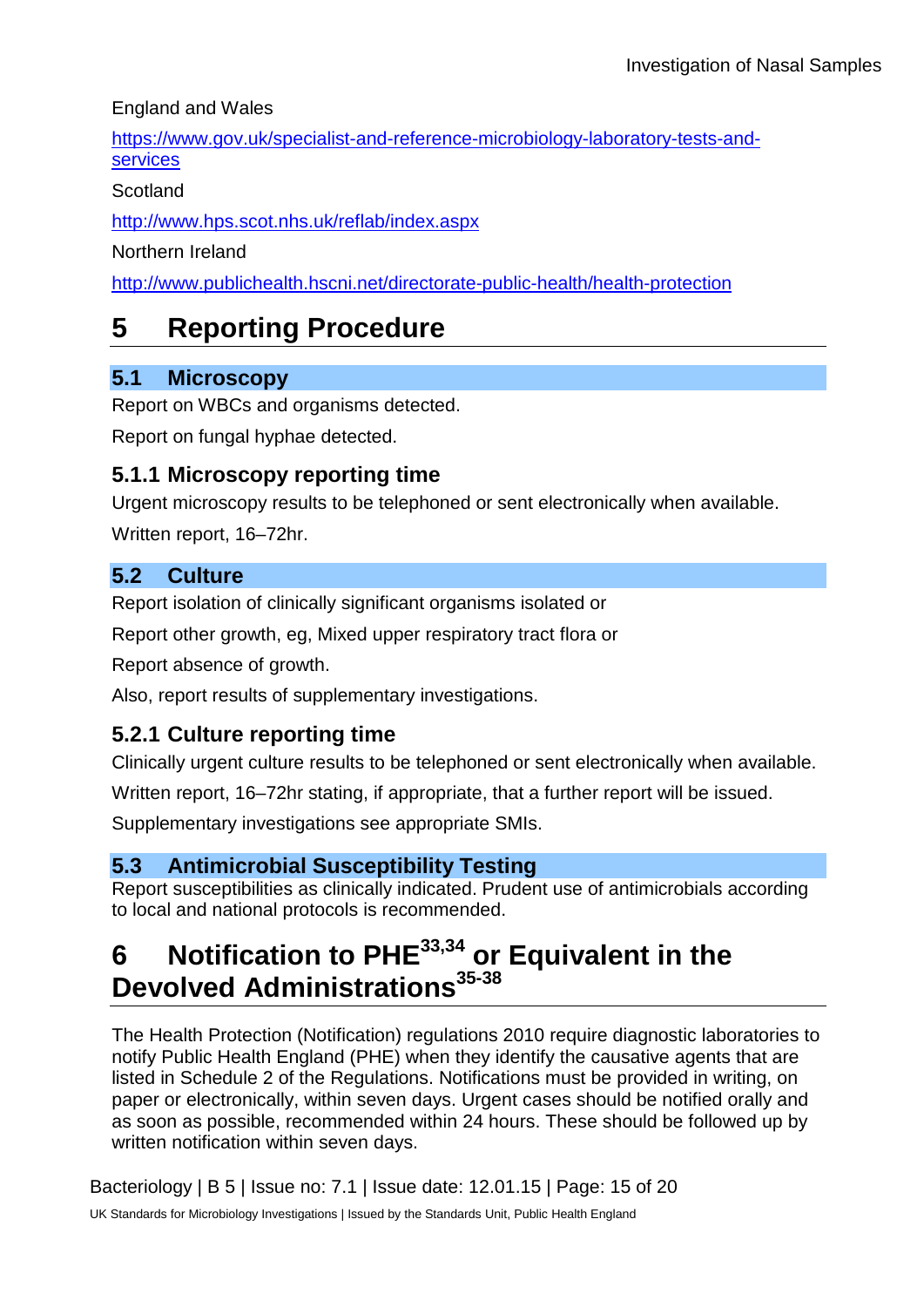For the purposes of the Notification Regulations, the recipient of laboratory notifications is the local PHE Health Protection Team. If a case has already been notified by a registered medical practitioner, the diagnostic laboratory is still required to notify the case if they identify any evidence of an infection caused by a notifiable causative agent.

Notification under the Health Protection (Notification) Regulations 2010 does not replace voluntary reporting to PHE. The vast majority of NHS laboratories voluntarily report a wide range of laboratory diagnoses of causative agents to PHE and many PHE Health protection Teams have agreements with local laboratories for urgent reporting of some infections. This should continue.

**Note:** The Health Protection Legislation Guidance (2010) includes reporting of Human Immunodeficiency Virus (HIV) & Sexually Transmitted Infections (STIs), Healthcare Associated Infections (HCAIs) and Creutzfeldt–Jakob disease (CJD) under 'Notification Duties of Registered Medical Practitioners': it is not noted under 'Notification Duties of Diagnostic Laboratories'.

[https://www.gov.uk/government/organisations/public-health-england/about/our](https://www.gov.uk/government/organisations/public-health-england/about/our-governance#health-protection-regulations-2010)[governance#health-protection-regulations-2010](https://www.gov.uk/government/organisations/public-health-england/about/our-governance#health-protection-regulations-2010)

Other arrangements exist in [Scotland](http://www.scotland.gov.uk/Topics/Health/Policy/Public-Health-Act/Implementation/Guidance/Guidance-Part2)<sup>35,36</sup>, Wales<sup>37</sup> and [Northern Ireland](http://www.publichealth.hscni.net/directorate-public-health/health-protection)<sup>38</sup>.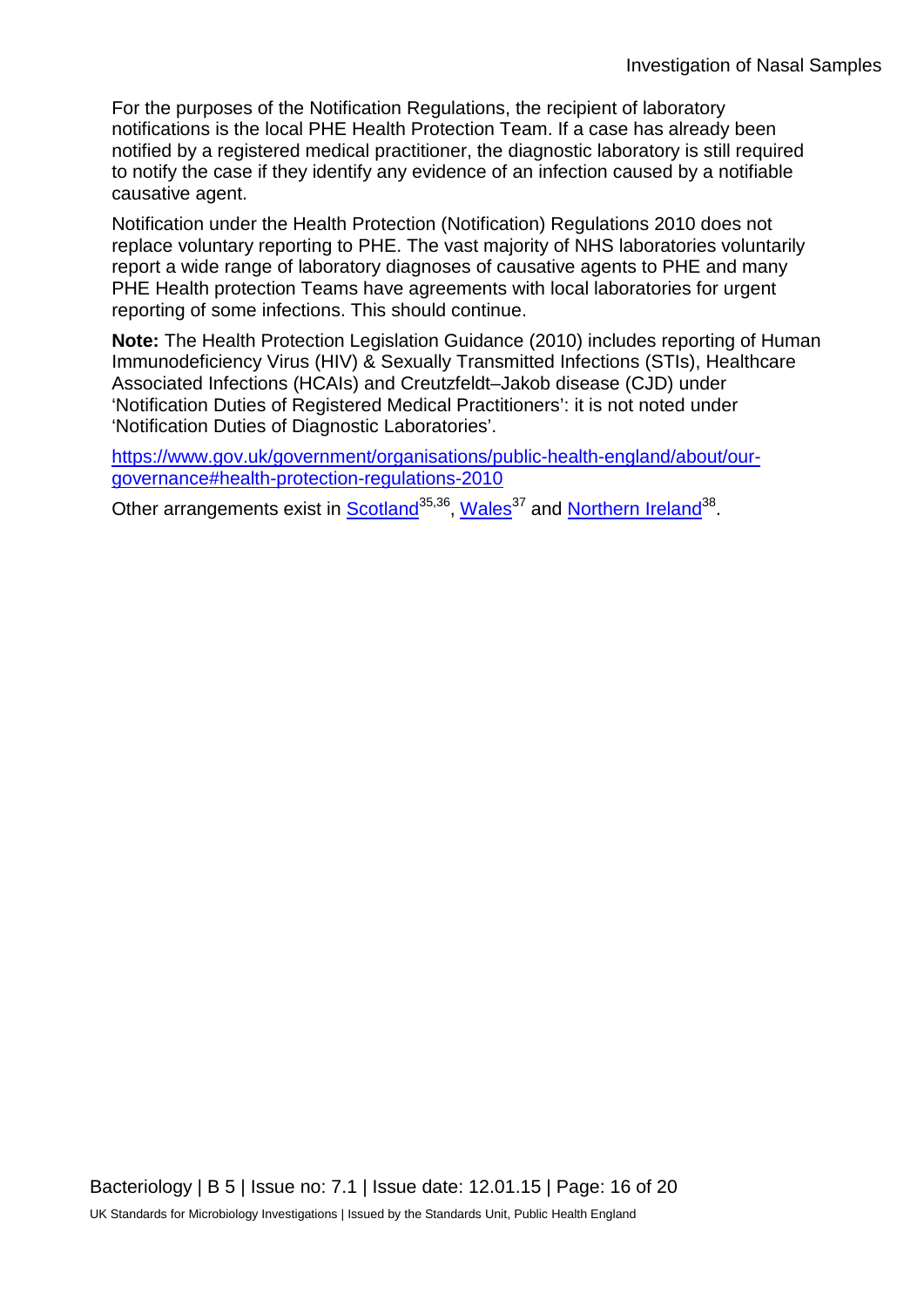### **Appendix 1: Investigation of Nasal Samples**



If microscopy is suggestive of organisms not listed in target list additional and/or other media may be required.

Bacteriology | B 5 | Issue no: 7.1 | Issue date: 12.01.15 | Page: 17 of 20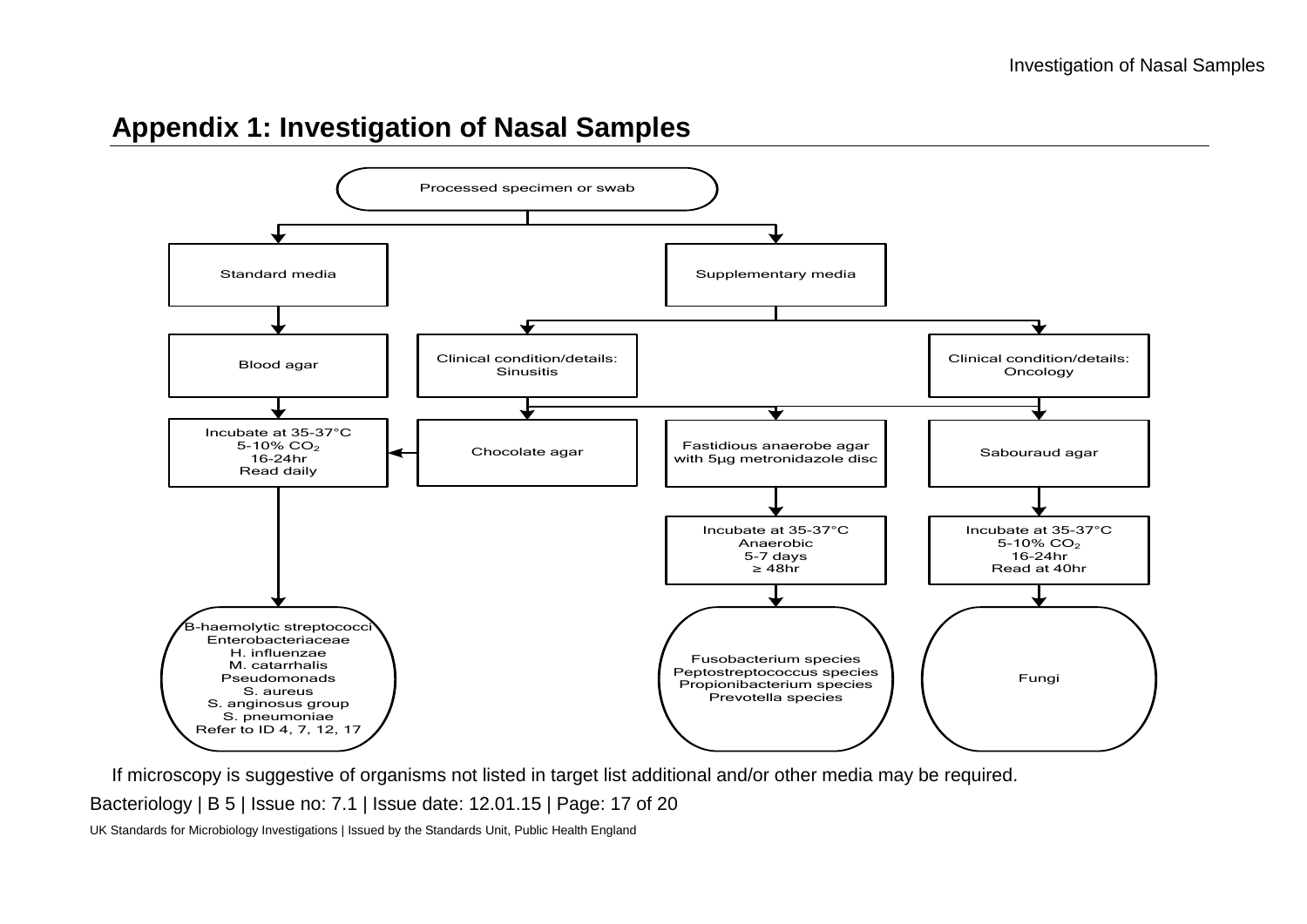### **References**

- 1. Haug RH. Microorganisms of the nose and paranasal sinuses. Oral Maxillofac Surg Clin North Am 2012;24:191-viii.
- 2. Polacheck I, Nagler A, Okon E, Drakos P, Plaskowitz J, Kwon-Chung KJ. Aspergillus quadrilineatus, a new causative agent of fungal sinusitis. J Clin Microbiol 1992;30:3290-3.
- 3. Brook I. Acute and chronic bacterial sinusitis. Infect Dis Clin North Am 2007;21:427-48, vii.
- 4. Bert F, Lambert-Zechovsky N. Sinusitis in mechanically ventilated patients and its role in the pathogenesis of nosocomial pneumonia. Eur J Clin Microbiol Infect Dis 1996;15:533-44.
- 5. Wald ER. Microbiology of acute and chronic sinusitis in children and adults. Am J Med Sci 1998;316:13-20.
- 6. Bert F, Lambert-Zechovsky N. Microbiology of nosocomial sinusitis in intensive care unit patients. J Infect 1995;31:5-8.
- 7. Brook I. Microbiology of nosocomial sinusitis in mechanically ventilated children. Arch Otolaryngol Head Neck Surg 1998;124:35-8.
- 8. Wald ER. Sinusitis in children. Isr J Med Sci 1994;30:403-7.
- 9. Washburn RG. Fungal sinusitis. Curr Clin Top Infect Dis 1998;18:60-74.
- 10. European Parliament. UK Standards for Microbiology Investigations (SMIs) use the term "CE marked leak proof container" to describe containers bearing the CE marking used for the collection and transport of clinical specimens. The requirements for specimen containers are given in the EU in vitro Diagnostic Medical Devices Directive (98/79/EC Annex 1 B 2.1) which states: "The design must allow easy handling and, where necessary, reduce as far as possible contamination of, and leakage from, the device during use and, in the case of specimen receptacles, the risk of contamination of the specimen. The manufacturing processes must be appropriate for these purposes".
- 11. Official Journal of the European Communities. Directive 98/79/EC of the European Parliament and of the Council of 27 October 1998 on *in vitro* diagnostic medical devices. 7-12-1998. p. 1-37.
- 12. Health and Safety Executive. Safe use of pneumatic air tube transport systems for pathology specimens. 9/99.
- 13. Department for transport. Transport of Infectious Substances, 2011 Revision 5. 2011.
- 14. World Health Organization. Guidance on regulations for the Transport of Infectious Substances 2013-2014. 2012.
- 15. Home Office. Anti-terrorism, Crime and Security Act. 2001 (as amended).
- 16. Advisory Committee on Dangerous Pathogens. The Approved List of Biological Agents. Health and Safety Executive. 2013. p. 1-32
- 17. Advisory Committee on Dangerous Pathogens. Infections at work: Controlling the risks. Her Majesty's Stationery Office. 2003.

Bacteriology | B 5 | Issue no: 7.1 | Issue date: 12.01.15 | Page: 18 of 20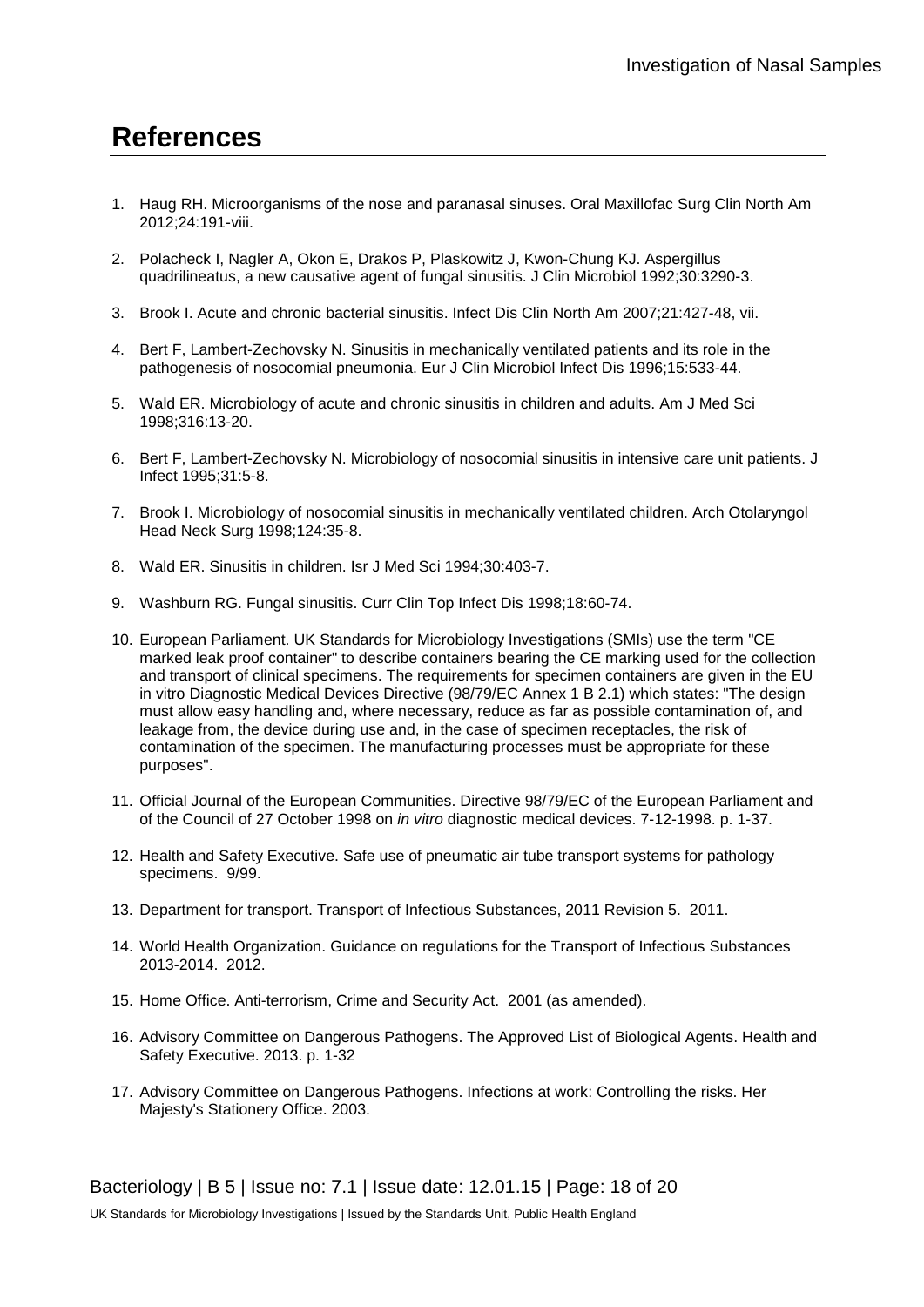- 18. Advisory Committee on Dangerous Pathogens. Biological agents: Managing the risks in laboratories and healthcare premises. Health and Safety Executive. 2005.
- 19. Advisory Committee on Dangerous Pathogens. Biological Agents: Managing the Risks in Laboratories and Healthcare Premises. Appendix 1.2 Transport of Infectious Substances - Revision. Health and Safety Executive. 2008.
- 20. Centers for Disease Control and Prevention. Guidelines for Safe Work Practices in Human and Animal Medical Diagnostic Laboratories. MMWR Surveill Summ 2012;61:1-102.
- 21. Health and Safety Executive. Control of Substances Hazardous to Health Regulations. The Control of Substances Hazardous to Health Regulations 2002. 5th ed. HSE Books; 2002.
- 22. Health and Safety Executive. Five Steps to Risk Assessment: A Step by Step Guide to a Safer and Healthier Workplace. HSE Books. 2002.
- 23. Health and Safety Executive. A Guide to Risk Assessment Requirements: Common Provisions in Health and Safety Law. HSE Books. 2002.
- 24. Health Services Advisory Committee. Safe Working and the Prevention of Infection in Clinical Laboratories and Similar Facilities. HSE Books. 2003.
- 25. British Standards Institution (BSI). BS EN12469 Biotechnology performance criteria for microbiological safety cabinets. 2000.
- 26. British Standards Institution (BSI). BS 5726:2005 Microbiological safety cabinets. Information to be supplied by the purchaser and to the vendor and to the installer, and siting and use of cabinets. Recommendations and guidance. 24-3-2005. p. 1-14
- 27. Baron EJ, Miller JM, Weinstein MP, Richter SS, Gilligan PH, Thomson RB, Jr., et al. A Guide to Utilization of the Microbiology Laboratory for Diagnosis of Infectious Diseases: 2013 Recommendations by the Infectious Diseases Society of America (IDSA) and the American Society for Microbiology (ASM). Clin Infect Dis 2013;57:e22-e121.
- 28. Rishmawi N, Ghneim R, Kattan R, Ghneim R, Zoughbi M, Abu-Diab A, et al. Survival of fastidious and nonfastidious aerobic bacteria in three bacterial transport swab systems. J Clin Microbiol 2007;45:1278-83.
- 29. Barber S, Lawson PJ, Grove DI. Evaluation of bacteriological transport swabs. Pathology 1998;30:179-82.
- 30. Van Horn KG, Audette CD, Sebeck D, Tucker KA. Comparison of the Copan ESwab system with two Amies agar swab transport systems for maintenance of microorganism viability. J Clin Microbiol 2008;46:1655-8.
- 31. Nys S, Vijgen S, Magerman K, Cartuyvels R. Comparison of Copan eSwab with the Copan Venturi Transystem for the quantitative survival of *Escherichia coli, Streptococcus agalactiae* and *Candida albicans*. Eur J Clin Microbiol Infect Dis 2010;29:453-6.
- 32. Tano E, Melhus A. Evaluation of three swab transport systems for the maintenance of clinically important bacteria in simulated mono- and polymicrobial samples. APMIS 2011;119:198-203.
- 33. Public Health England. Laboratory Reporting to Public Health England: A Guide for Diagnostic Laboratories. 2013. p. 1-37.
- 34. Department of Health. Health Protection Legislation (England) Guidance. 2010. p. 1-112.
- 35. Scottish Government. Public Health (Scotland) Act. 2008 (as amended).

Bacteriology | B 5 | Issue no: 7.1 | Issue date: 12.01.15 | Page: 19 of 20